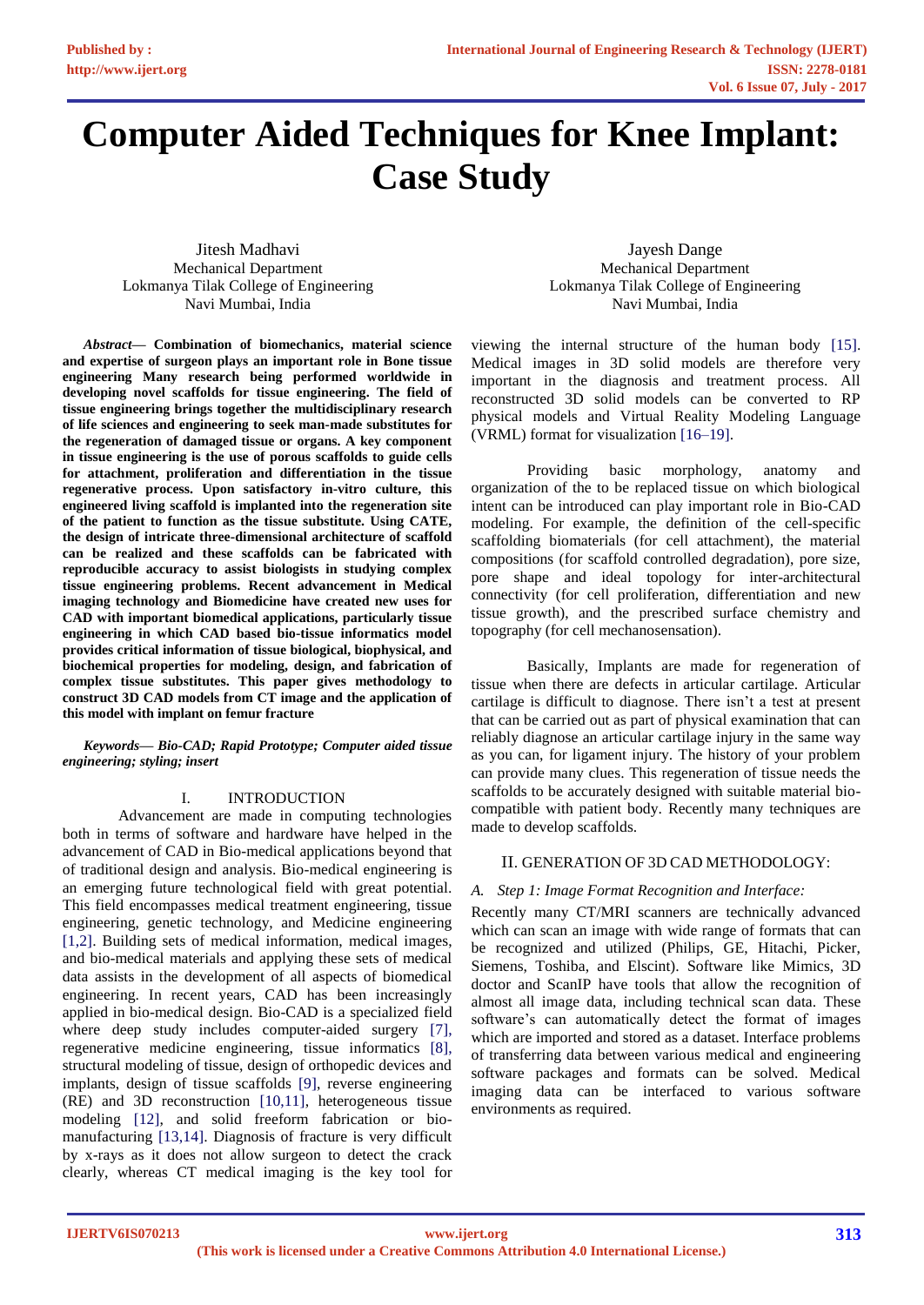

Fig. 1 Image format recognition and interface

# *B. Step 2: Image Processing and Tissue Identification*

Wide ranges of tools give us the power to enhance the image data generated by the CT or MRI scanner. It is possible to enhance contrast; perform a fully automatic tissue selection; draw or erase tissues on each image as well as localize tissue selection; display the original scanned data along with two reconstructed views in the orthogonal planes and move images in each view in real time



Fig. 2 Image processing and tissue identification

#### *C. Step 3: Three-Dimensional Reconstruction*

3D CAD models can be reconstructed from CT/MRI images with the medical software's available and these models can be exported to many formats for recognizing it in CAD software's. In CAD, these models can be oriented, rendered and sectioned as per user requirement. These CAD model can then be used for making stereolithographic which will help to make rapid prototypes and for surgical jigs and templates. Advanced visualization methods also allow the combination of the model or the images with Computer Aided Design (CAD) objects.



Fig. 3 Three-dimensional reconstruction

#### *D. CAD Modeling of Anatomical Structures*

Once the CAD model is constructed then it helps to select the suitable knee implants available in market. Also, it further helps surgeon for making plans before surgery. CAD generated within original imagining data and organs of complex geometry for the combination of medical devices in CAD environment. This CAD environment further helps to surgeon to have some special tools if needed, because the type of fracture is different in different cases. The anatomical structures developed from CAD further helps for making presentation and publication which enrich the knowledge base, which further helps to have a scope in improvement for other similar case. The only important challenge is how accurately these CAD environment is constructed.



#### III. CASE STUDY

Case study started with one patient with large defect of lower femur fracture has received individual prostheses for reconstruction. Patient data were acquired with MRI scanner. The MRI scans were delivered at 0.1mm intervals. Consistent setting of both the acquisition parameters and the scan reconstruction parameters was a must for consecutive 3D geometric reconstruction.

We started with 226 sections fig23, available as Dicom in std. format. The margins of bone were determined in the software Mimics 10.01 accordingly to statistical methods (cluster analysis, thresholding). The threshold frequency of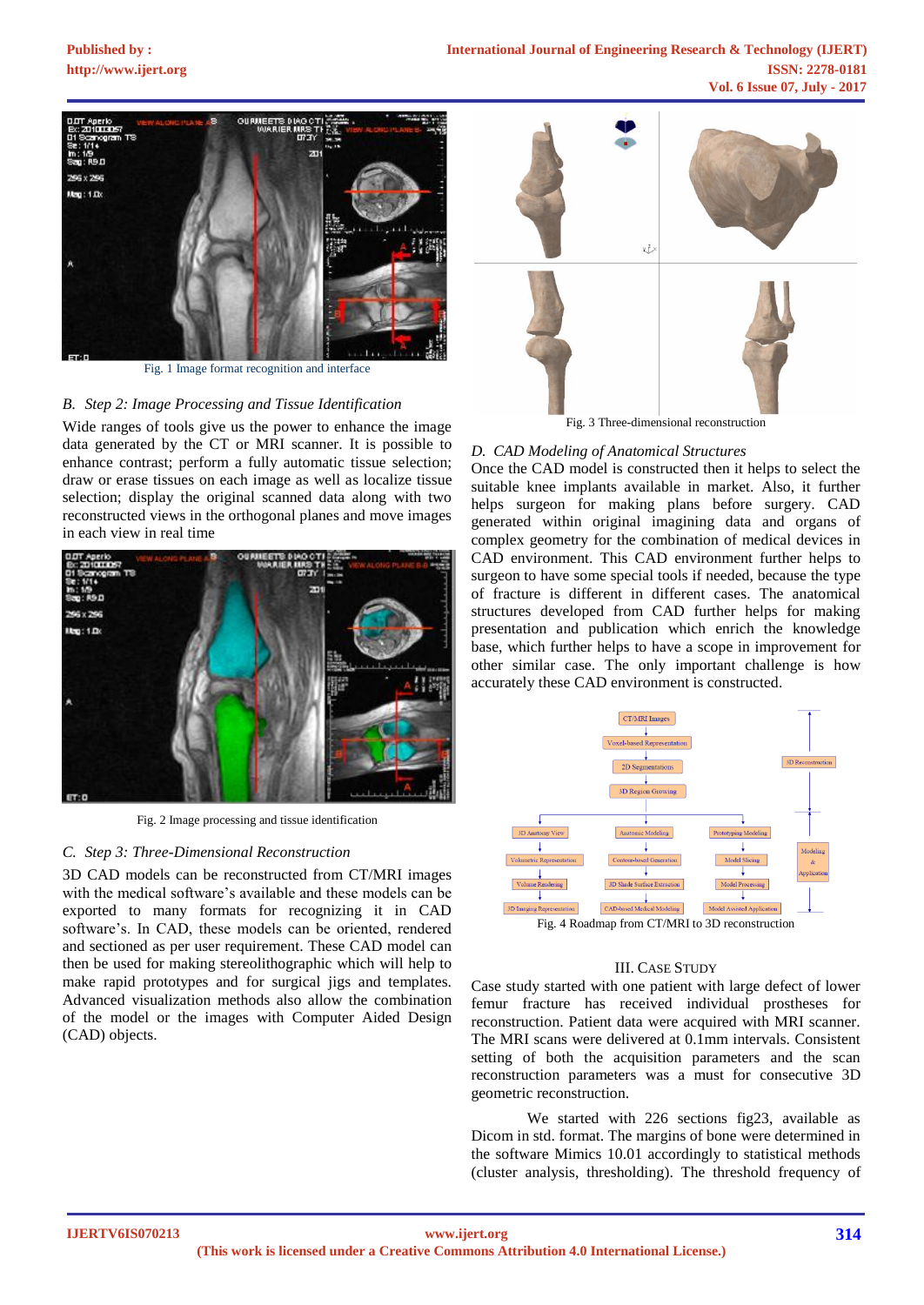# **Published by :**

area of interested bone were selected by the command 'Draw profile line' by which the line profile is draw near to the bone and the frequency range window appears on the desktop as shown in fig 24. The whole proximal bone structure was grown into one single color mask representing one single threshold range as shown in fig 25. With this approach, the average threshold value for the whole structure could be obtained. This average threshold value was in turn correlated to the quantitative computed tomography number (QCT#) represented in Hounsfield units (HU) by using a simple relation as follows:

### QCT# in the range of Threshold Value 208- 2385



Fig. 6 Threshold with suitable frequency in Mimics 10.01



Fig. 7. Calculation of polylines in Mimics 10.01

The reduction of the bone density pixels yielded the basic data for the representation of the bony structures. The scan data was converted into 3D counter models Fig. 7. If clearly seen in the image we receive other garbage data. There is a limitation of software mimics which cannot remove the unnecessary garbage. Also, it is not good to build surfaces and solid models. Hence it becomes necessary to export the data in other good software CAD packages. IGES (Initial Graphics Exchange Specification) defines a neutral data format that allows the digital exchange of information among Computeraided design (CAD) systems. The iges data was first imported in unigraphics Nx6 (Siemens PLM Software NX (formerly Unigraphics NX) covers the entire digital product development process with a suite of CAD, CAM and CAE software). The garbage data is first removed as shown in Fig. 9, and then the bones are separated to different individual files so that the file size becomes small and becomes easy to work on CAD. The detailed steps of cad modeling of bone are explained in Reconstruction of 3D model. Then all the individual solid model files of bone are exported in single file as shown in Fig. 10. Then the left bone data is superimposed

on right defected data to identify the damage. The detailed roadmap steps from MRI imaging data to 3D solid data are shown in Fig.10.



Fig. 8 3D counter model converted from scan data. In mimics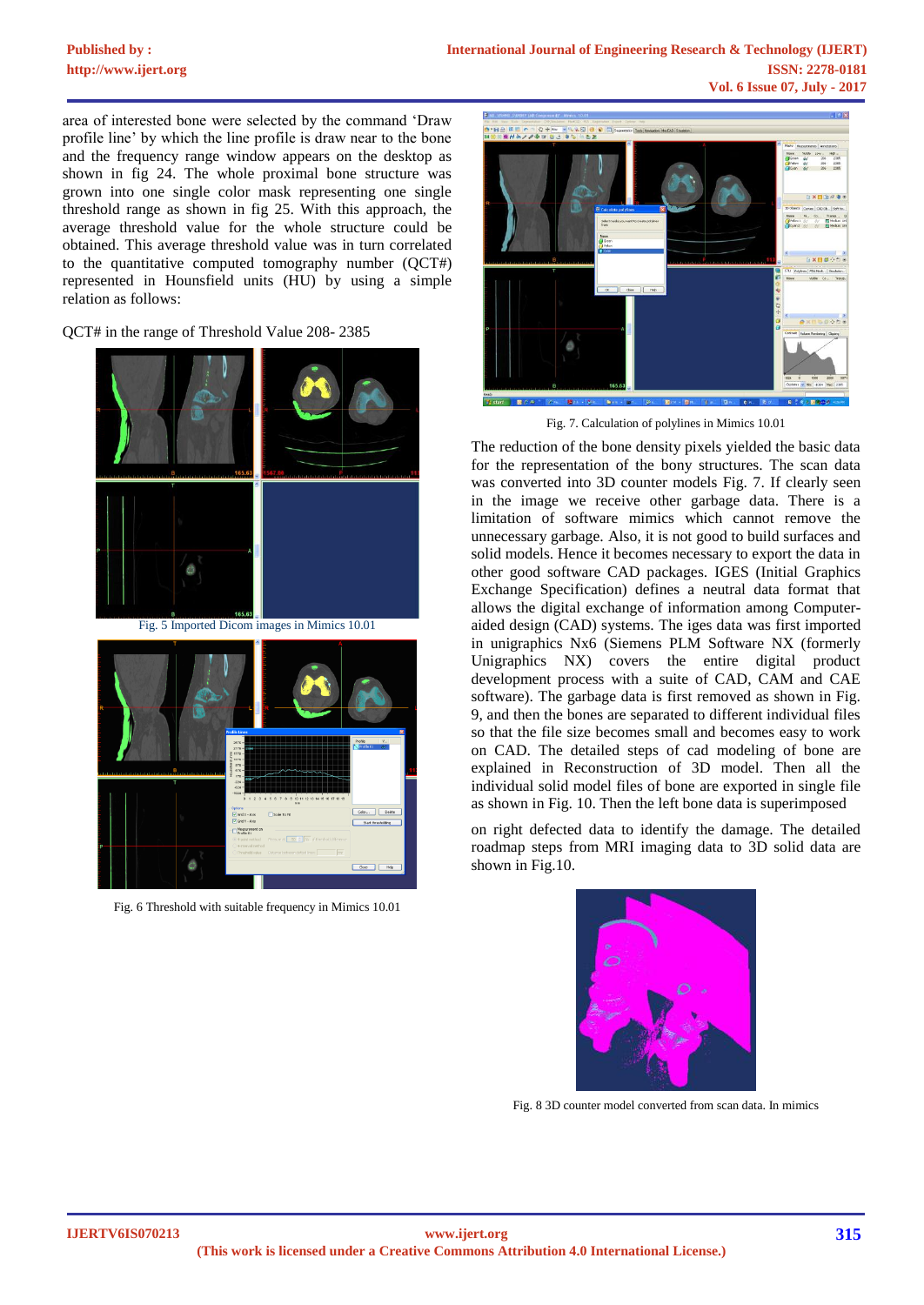

Fig. 9 3D solid models from curve data in NX5 and rendered in Rhinoceros.

The generation of freeform surfaces in the CAD/CAM system required during first applications. This model was compatible to CAD and allowed geometric manipulations including the construction of attached functional elements. The patient had stored the Dicom file of his body parts under med claim library. The same data was used to build 3D cad data. With these data defected parts were identified and pre-surgical cutting plane was identified on the 3D solid model.



Fig. 10 The detailed roadmap steps from MRI imaging data to 3D solid data.



Fig. 11 (a) Identification of fracture on 3D data (b) Cutting plane to remove defected part properly. (c) Implant fitment after surgery.

With the cut data 3D prototype was prepared and checked for the fitment as shown in Fig. 11 (a). With the corrected prototype, actual implant was prepared and fitted to the patient with surgical methods by doctor as shown in Fig. 11 (b). The implant was fitted with the help of jigs and templates for better position and orientation as shown in Fig. 11 (c).

# IV. RECONSTRUCTION OF 3D MODEL

Dicom file was imported to IGES format. Then surface to solid model was done by using software tool Unigraphics Nx6.

- A. Image based modeling by using Unigraphics Nx6.
- B. Iges curve data was imported to unigraphics Nx6.
- C. The imported curves were continuing and sharp. Hence the curve was divided into segments at every sharp corner.
- D. The sharp corners were smoothened by using the command Edit curve – smooth spline.
- E. Then surface between two curves were created by using through curve mesh command by selecting two primary curves and two cross curves.
- F. Then surface between two curves were created by using through curve mesh command by selecting two primary curves and two cross curves.
- G. Adjacent surface was created by applying tangency of earlier surfaces.
- H. After creating surface model, the model was having poor geometry (garbage surfaces). These surfaces were cleaned and new surfaces were created with proper tangency.
- I. Then the surfaces were stitched with 0.0001 mm tolerance. At these times, some surface found gaps as there mating tolerance were out of tolerance. For that surface, new surfaces were created for stitching it under tolerance. The stitching operation was made by sew operation.
- J. After sewing operation solid model was created by making 1 rectangular block covering the sew model and then subtracting the sew model from rectangular block.
- K. Thus, the solid model was created as shown in below Fig. 11